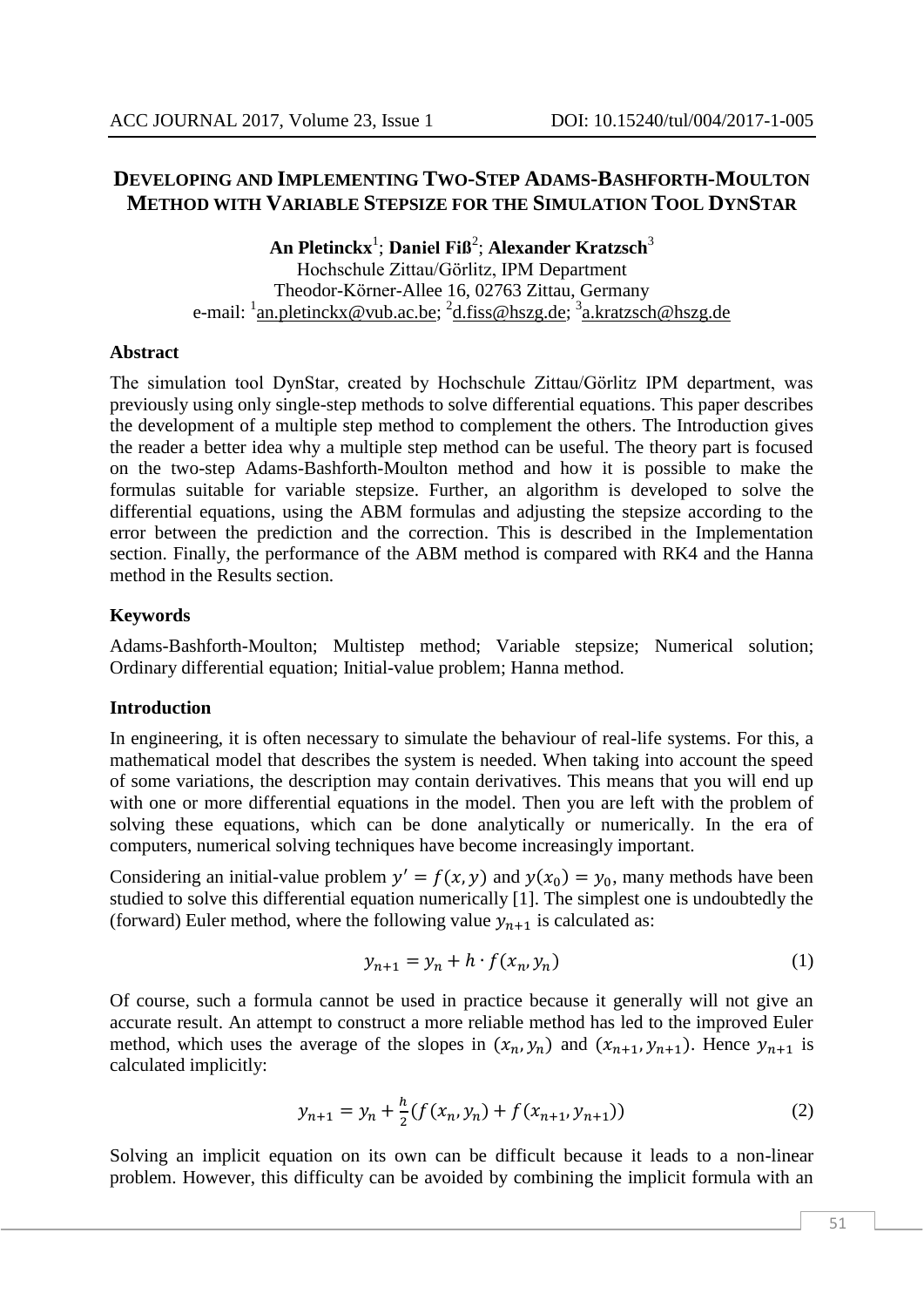explicit one in a predictor-corrector scheme; in this case the forward Euler method would be the ideal choice. Unfortunately, the accuracy of the improved Euler method is still disappointing.

Finally, generalization of the Euler formulas was created, which is now known as the Runge-Kutta method. It uses a weighted average of slopes in the interval  $x_n \le x \le x_{n+1}$ .

$$
y_{n+1} = y_n + h(w_1k_1 + w_2k_2 + \dots + w_mk_m)
$$
 (3)

It can be concluded that the Euler method and the improved Euler method are in fact Runge-Kutta methods of the first and second order respectively. The formulas that are most commonly used, because they are very accurate and still easy to implement, are of the fourth order.

$$
y_{n+1} = y_n + \frac{h}{6}(k_1 + 2k_2 + 2k_3 + k_4)
$$
  
\n
$$
k_1 = f(x_n, y_n)
$$
  
\n
$$
k_2 = f(x_n + \frac{1}{2}h, y_n + \frac{1}{2}h \cdot k_1)
$$
  
\n
$$
k_3 = f(x_n + \frac{1}{2}h, y_n + \frac{1}{2}h \cdot k_2)
$$
  
\n
$$
k_4 = f(x_n + h, y_n + h \cdot k_3)
$$
  
\n(4)

Even though RK4 is popular for its accuracy, it has the major disadvantage that in each step the function must be calculated four times. When function evaluations are expensive, this can seriously prolong the runtime. A solution is found in the category of multistep methods. Notice that the methods mentioned above are all single-step methods because in order to compute the successive value  $y_{n+1}$ , information about only one prior value  $y_n$  is needed. Multistep methods use several points in the calculation, but they gain efficiency by storing the previous information such that only one new function evaluation has to be computed at each step. To improve the accuracy and stability of the algorithm, one can choose to add a corrector step which also requires an additional function evaluation. This doubles the cost, but it is still an improvement over the Runge-Kutta method. The best-known multistep method is the Adams-Bashforth-Moulton one, which will be discussed in the next section.

#### **1 Theory**

Adams-Bashforth and Adams-Moulton are linear multistep methods. This means that the next value  $y_{n+1}$  is calculated as a linear combination of various  $y_i$  and  $f(x_i, y_i)$  from the previous s steps:

$$
y_{n+1} + a_1 y_n + a_2 y_{n-1} + \dots + a_s y_{n-s+1}
$$
  
=  $h(b_0 f(x_{n+1}, y_{n+1}) + b_1 f(x_n, y_n) + \dots + b_s f(x_{n-s+1}, y_{n-s+1}))$ 

For Adams-Bashforth, coefficient  $a_1 = -1$  and all others  $a_2 = \cdots = a_s = 0$ . The coefficients  $b_i$  are derived by considering the following form:

$$
y(x_{n+1}) = y(x_n) + \int_{x_n}^{x_{n+1}} f(t, y(t)) \cdot dt \approx y(x_n) + \int_{x_n}^{x_{n+1}} p(t) \cdot dt \tag{5}
$$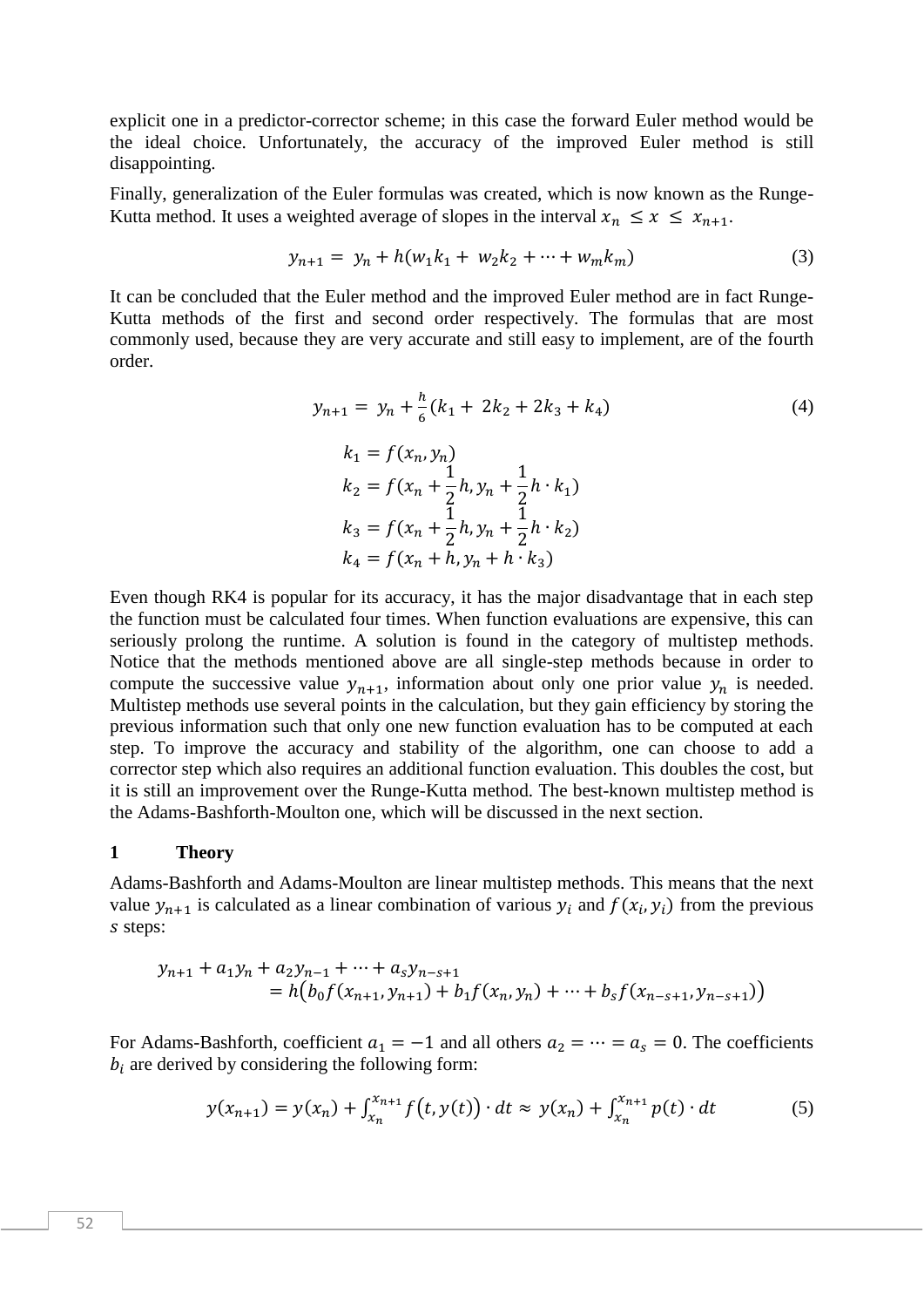It's possible to replace the function  $f(t, y(t))$  by the interpolation polynomial  $p(t)$  through the s previous points [2]. After the polynomial is calculated, an expression for the coefficients b<sup>i</sup> can be found. For example, the two step Adams-Bashforth formula becomes:

$$
y_{n+1} = y_n + h \cdot \left(\frac{3}{2} f_n - \frac{1}{2} f_{n-1}\right) \tag{6}
$$

However, the integration polynomial was integrated from  $x_n$  to  $x_{n+1}$ , while its interpolation interval is limited to  $[x_{n-s+1}, x_n]$ . In general, integration polynomials cannot be used as a reliable approximation outside their interpolation interval. So it is logical to include the point  $(x_{n+1}, y_{n+1})$  in the polynomial and do the calculations again. This results in the implicit Adams-Moulton formulas. Again the two-step formula is shown:

$$
y_{n+1} = y_n + h \cdot \left(\frac{5}{12} f_{n+1} + \frac{8}{12} f_n - \frac{1}{12} f_{n-1}\right) \tag{7}
$$

Adams-Moulton has some great advantages over the explicit Adams-Bashforth [3]. As already mentioned, Adams-Moulton methods give more accurate approximations due to the wider interpolation interval. They also obtain a higher order with the same amount of previous steps and generally, implicit methods are more stable than their explicit counterparts. Of course, the drawback lies in its implicit nature, which makes it difficult to solve as it translates to a non-linear equation.

The way to profit from both methods is to combine them in a predictor-corrector scheme. The explicit Adams-Bashforth method computes a prediction  $y^*$  $_{n+1}$ . At this point, the function evaluation  $f^*$  $n+1$  is calculated. Then the corrected value  $y_{n+1}$  is obtained with the Adams-Moulton method and again, the function is evaluated to use in later steps. This is known as the PECE procedure, but it is also possible to repeat the correction step, for example PECECE or even more. Each additional correction step C makes the result more accurate, but also introduces a new function evaluation E, which partly or completely reverses the advantage that ABM has over RK4. A compromise is made by performing the correction step only once while still ensuring a sufficient accuracy. This is established by starting the calculation over with a smaller stepsize when the correction differs too much from the prediction.

This includes that we are now facing a variable stepsize problem and that formulas (6) and (7) must be adapted, because they assume a constant stepsize. The coefficients  $b_i$  depend on the ratio of the stepsizes. That's why they are constant for a fixed stepsize, but at each step they need to be calculated in a variable stepsize problem. There are different ways to make the Adams methods suitable for variable stepsizes, but we will follow a procedure developed by Krogh and described by Lopez and Romay in their paper [4].

The expression of the variable stepsize *k*-step Adams-Bashfort predictor and Adams-Moulton corrector is as follows:

$$
p_{n+1} = y_n + h_n \sum_{j=0}^{k-1} g_j(n) \beta_j(n) \phi_j(n)
$$
 (8)

$$
y_{n+1} = p_{n+1} + h_n g_k(n) \phi_k(n+1)
$$
\n(9)

where 
$$
h_n = x_{n+1} - x_n
$$

The coefficients are defined recursively: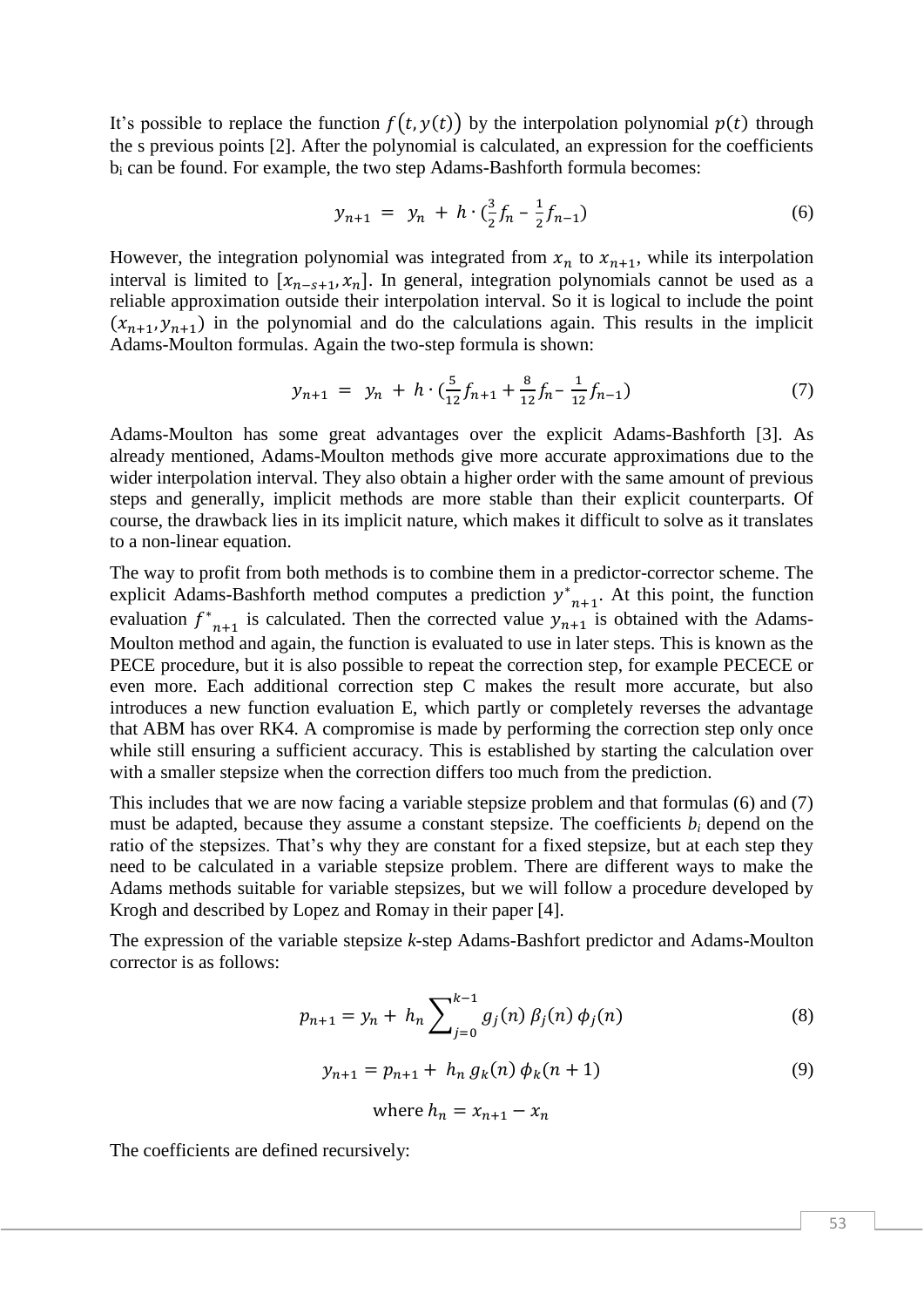$$
\beta_j(n) = \beta_{j-1}(n) \frac{x_{n+1} - x_{n-j+1}}{x_n - x_{n-j}} \text{ with } \beta_0(n) = 1 \tag{10}
$$

$$
\phi_j(n) = \phi_{j-1}(n) - \beta_{j-1}(n-1)\phi_{j-1}(n-1) \quad \text{with} \quad \phi_0(n) = f_n \tag{11}
$$

$$
g_j(n) = c_{j,1}(x_{n+1})
$$
 (12)

$$
c_{j,q}(x_{n+1}) = c_{j-1,q}(x_{n+1}) - c_{j-1,q+1}(x_{n+1}) \frac{h_n}{x_{n+1} - x_{n-j+1}} \quad \text{with} \quad c_{0,q}(x_{n+1}) = \frac{1}{q} \tag{13}
$$

#### **2 Implementation**

Here, all this theory should be put into practice and implemented into the DynStar source code. The most important step is to derive the correct formulas. The two-step ABM method has been chosen because its formulas are the easiest to derive and implement, but the code can be extended to allow other ABM methods with more complicated formulas. For  $k = 2$ , the formulas are derived as follows:

$$
p_{n+1} = y_n + h^+(g_0(n) \beta_0(n) \phi_0(n) + g_1(n) \beta_1(n) \phi_1(n))
$$
  

$$
\Rightarrow p_{n+1} = y_n + h^+\left(f_n + \frac{1}{2} \frac{h^+}{h^-} (f_n - f_{n-1})\right)
$$
(14)

and  $y_{n+1} = p_{n+1} + h^+ g_2(n) \phi_2(n+1)$ 

$$
\Rightarrow y_{n+1} = p_{n+1} + h^+ \left(\frac{1}{2} - \frac{1}{6} \frac{h^+}{h^+ + h^-}\right) \left(f_{n+1} - f_n - \frac{h^+}{h^-} (f_n - f_{n-1})\right) \tag{15}
$$

where  $h^{-} = x_n - x_{n-1}$  is the previous stepsize and  $h^{+} = x_{n+1} - x_n$  is the following stepsize. Notice that if the stepsizes are equal, the formulas simplify to (6) and (7).

It's clear that the k-step ABM method needs information about k previous points in order to calculate the following value. However, in the beginning of the algorithm only one value is available: the initial condition  $y(x_0) = y_0$ . Hence the ABM method is not self-starting and another method is needed to calculate the k-1 first values. In our case, only one extra value is required and it is computed using one step of Runge-Kutta fourth order.

The next feature that needs to be implemented is the varying stepsize. The reasoning behind it is that the stepsize should always be small enough to ensure accurate results, yet large enough to avoid unnecessary calculations. The local truncation error can be used as a measure for accuracy. This error is estimated as the relative difference between the predicted and the corrected value.

relative error = abs 
$$
\left(\frac{p_{n+1} - y_{n+1}}{y_{n+1}}\right)
$$
 (16)

When this error gets too large, i.e. when it exceeds a certain tolerance, the stepsize should be decreased immediately. On the other hand, when the error is below the tolerance, it is safe to increase the stepsize. With these properties in mind, Hanna [5] proposed a formula to adjust the stepsize:

$$
h^{+} = h^{-} \sqrt{\frac{tol}{rel}} \tag{17}
$$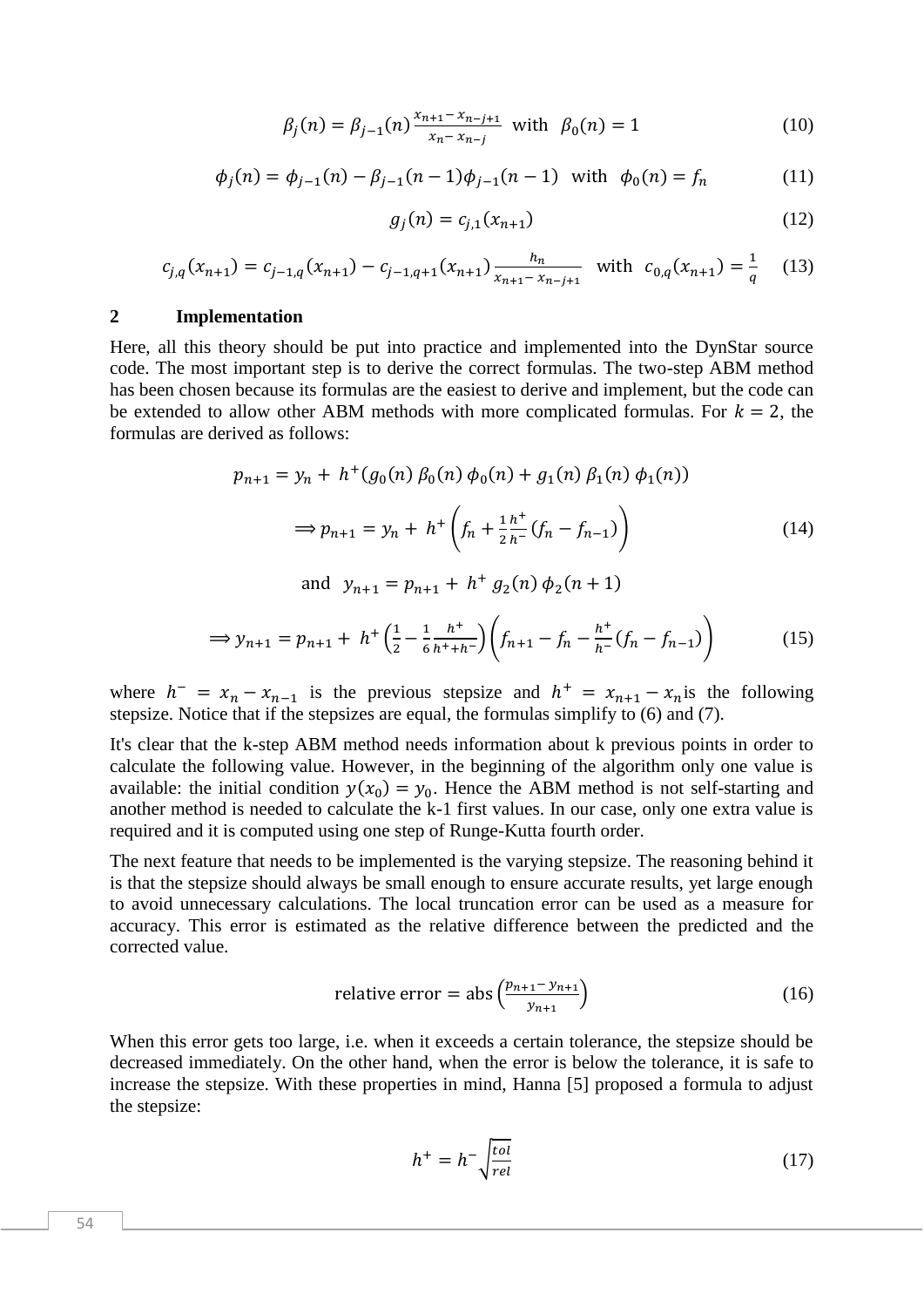However, sometimes the error is unacceptably high, quantified by exceeding 1.5 times the tolerance. In this case, choosing a small stepsize for the following step is not enough; it is the stepsize for the current step that needs to be decreased. Then the program goes into a 'stepback mode', where none of the new values are saved and the current step is completely restarted with a smaller stepsize. The flowchart in Figure 1 shows how the algorithm is organized.



*Source: Own Fig. 1: Flowchart of the algorithm*

# **3 Results**

# **3.1 ABM Compared to RK4**

First, a comparison between ABM and RK4 is made. The methods are tested on a very simple third-order ordinary differential equation given by (18). The solution is shown in Figure 2.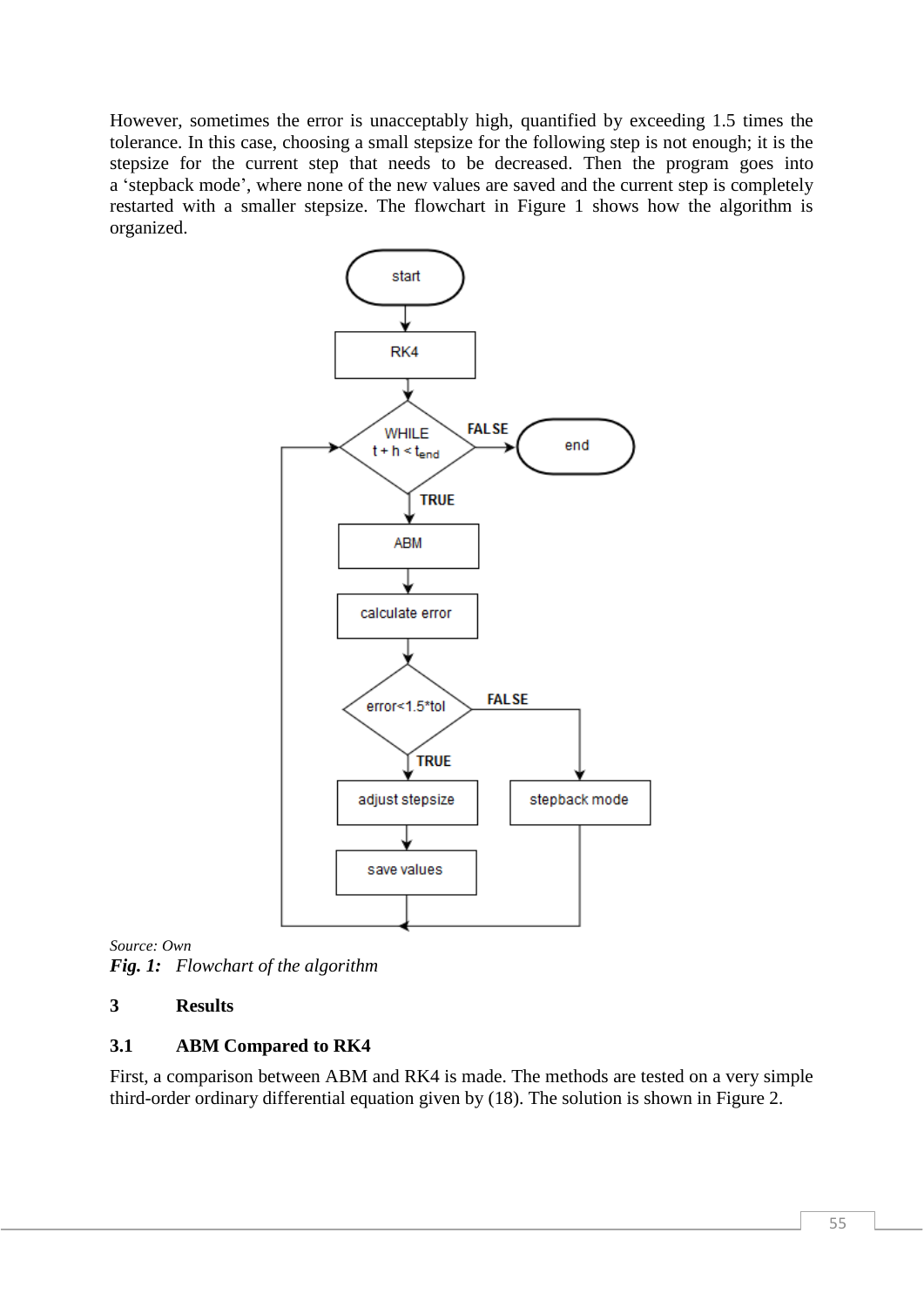$$
y'_1 = \frac{1}{r_1}(u - y_1) \text{ with } y_1(0) = 0
$$
  
\n
$$
y'_2 = \frac{1}{r_2}(y_1 - y_2) \text{ with } y_2(0) = 0
$$
  
\n
$$
y'_3 = \frac{1}{r_3}(y_2 - y_3) \text{ with } y_3(0) = 0
$$
\n(18)

 $t_0 = 0$  and  $t_{end} = 200$ 



*Fig. 2: Graph of PT3*

As ABM calculates only two function evaluations per integration step and RK4 calculates four, one would expect ABM to be twice as fast. However, in table 1 it can be seen that the results do not support this hypothesis. In fact, the amount of time needed by the two methods is approximately the same. The explanation is that the function evaluation is very simple or cheap and does not account for a large portion of the runtime. Therefore, it can almost be neglected whether the evaluation is done two or four times. But when the differential equation is computationally expensive, the amount of function evaluations will certainly be reflected in the runtime. To demonstrate this, we still use the same problem given by (18) but we make it expensive by adding a delay of 1ms. Now it is clear that Runge-Kutta takes twice as much time as ABM. In all tables, the time is expressed in seconds.

|            | <b>Steps</b> |      |            |      | Time (cheap evaluation) Time (expensive evaluation) |      |  |
|------------|--------------|------|------------|------|-----------------------------------------------------|------|--|
| <b>TOL</b> | <b>ABM</b>   | RK4  | <b>ABM</b> | RK4  | <b>ABM</b>                                          | RK4  |  |
| $10^{-4}$  | 116          | 121  | 0.02       | 0.02 | 0.46                                                | 0.95 |  |
| $10^{-7}$  | 1014         | 1037 | 0.14       | 0.15 | 3.99                                                | 8.12 |  |

*Tab. 1: ABM compared to RK4*

*Source: Own*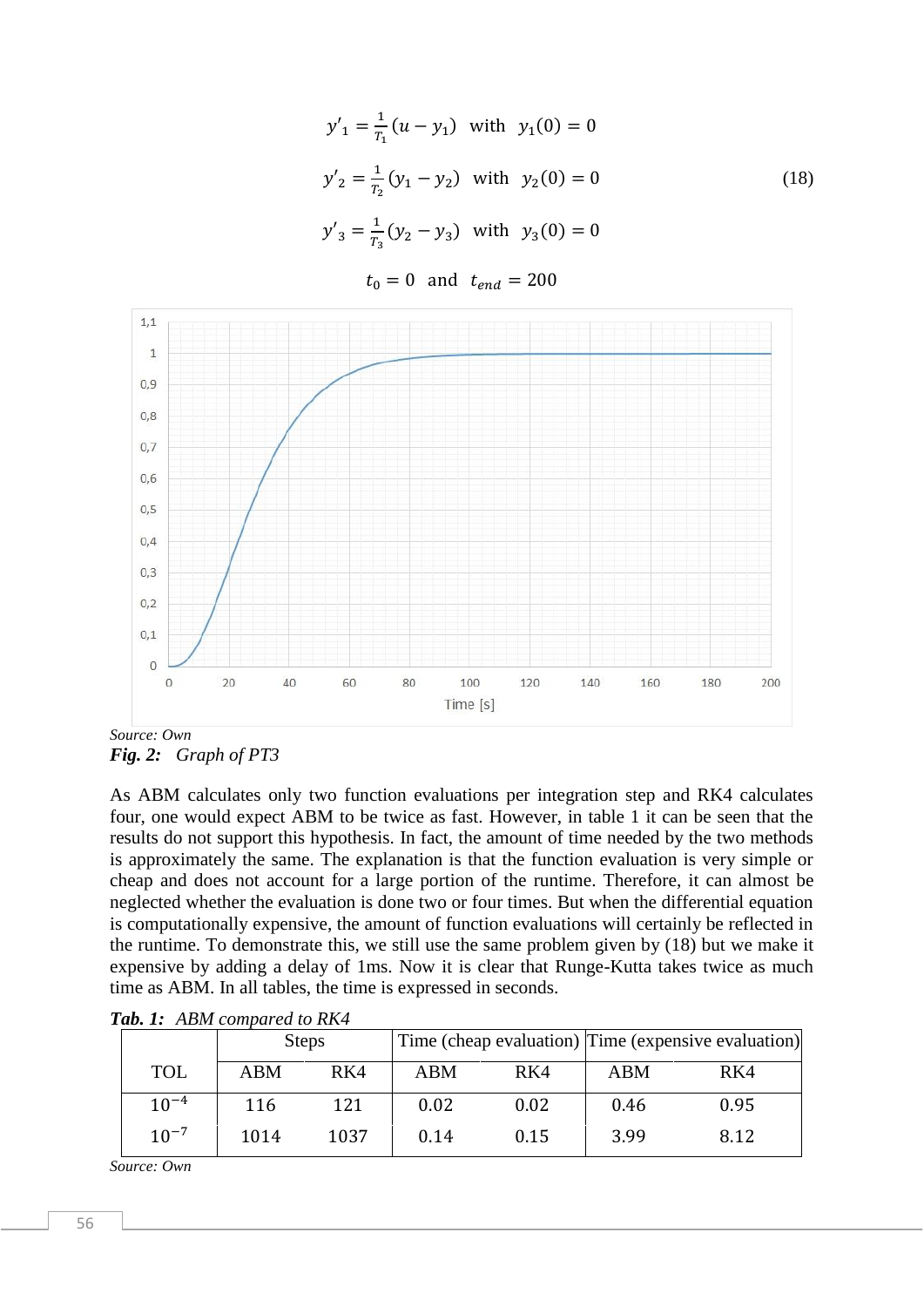#### **3.2 ABM Compared to Hanna, Stiff Problem**

The method that has already been implemented in DynStar is the one Hanna proposed in his paper [5]. It is important to understand which method is more effective for different cases, so that a DynStar user can choose the right option. Hanna method takes a weighted average of the values obtained by the Euler method and the RK2 (or improved Euler) method. The great advantage of the Hanna method is that it has a large stability domain. For stiff problems the stepsize is limited rather for stability reasons than accuracy reasons. This means that a stable method such as Hanna will be able to take bigger steps, hence saving time. Unfortunately, ABM doesn't handle stiff problems very well and is more suitable for non-stiff problems. We will test this hypothesis on a mildly stiff problem, also discussed by Hanna in his paper, called Robertson chemical reaction system, given by (19). In Figures 3 and 4, the solution is shown for different end times. Both graphs are in linear scale.

$$
y'_{1} = -0.04 \cdot y_{1} + 10^{4} \cdot y_{2}y_{3} \text{ with } y_{1}(0) = 1
$$
  
\n
$$
y'_{2} = 0.04 \cdot y_{1} - 10^{4} \cdot y_{2}y_{3} - 3 \cdot 10^{7}y_{2}^{2} \text{ with } y_{2}(0) = 0
$$
  
\n
$$
y'_{3} = 3 \cdot 10^{7}y_{2}^{2} \text{ with } y_{3}(0) = 0
$$
\n(19)

 $1,1$  $\overline{1}$  $0,9$  $0,8$  $0,7$  $0,6$  $0,5$  $0.4$  $0,3$  $0,2$  $0.1$  $\mathbf 0$  $\overline{0}$ 250 50 100 150 200 300 350 400 450 500 Time [s]  $-y1 - y2 - y3$ 

 $t_0 = 0$  and  $t_{end} = 10$ 

*Source: Own Fig. 3: Graph of Robertson chemical reaction system, t: 0 → 500 seconds*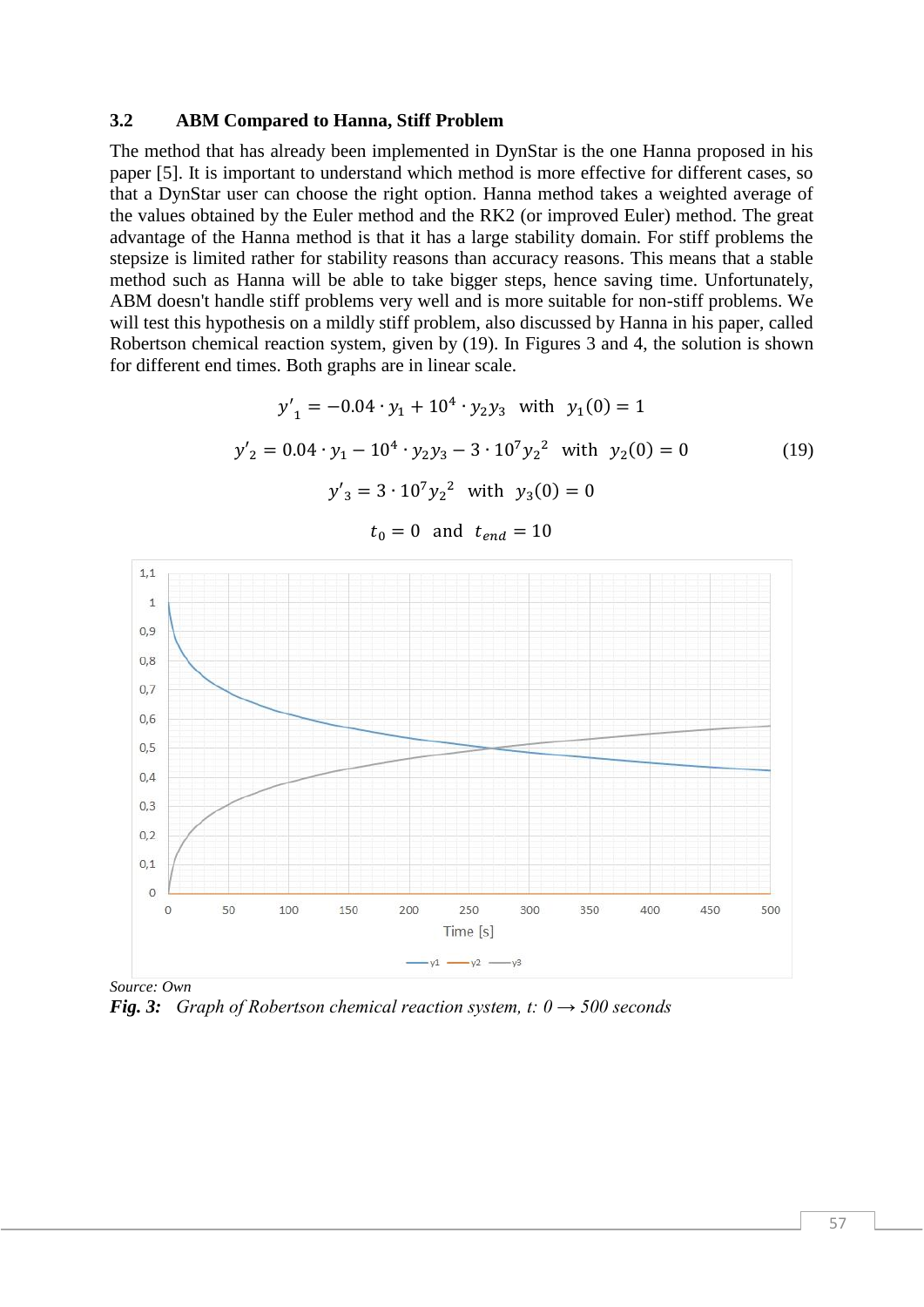

*Source: Own Fig. 4: Graph of Robertson chemical reaction system, t: 0 → 10 seconds*

The results in Table 2 show that ABM is forced to take small steps in order to maintain stability, while achieving high accuracy in the process. On the other hand, Hanna is much faster and in many cases this is preferred. Only when tolerances are very strict, Hanna gets in trouble because it cannot be used to obtain highly accurate results. In the following table, RE is the relative error between the computed solution for  $y_3$  at  $t = 10$  and the exact solution  $y_3(10) = 0.1586138397.$ 

|            |     | <b>RE</b>                               |       | <b>Steps</b> | Time       |            |  |
|------------|-----|-----------------------------------------|-------|--------------|------------|------------|--|
| <b>TOL</b> | ABM | <b>HAN</b>                              | ABM   | <b>HAN</b>   | <b>ABM</b> | <b>HAN</b> |  |
| $10^{-2}$  |     | $2.8 \cdot 10^{-6}$ 1.2 $\cdot 10^{-4}$ | 13696 | 3931         | 1.34       | 0.28       |  |
| $10^{-3}$  |     | $3.4 \cdot 10^{-8}$ $1.8 \cdot 10^{-4}$ | 14022 | 4083         | 1.42       | 0.35       |  |
| $10^{-4}$  |     | $1.5 \cdot 10^{-8}$ $1.3 \cdot 10^{-4}$ | 14060 | 4550         | 1.37       | 0.37       |  |
| $10^{-5}$  |     | $1.6 \cdot 10^{-8}$ $1.2 \cdot 10^{-4}$ | 14159 | 5284         | 1.31       | 0.39       |  |
| $10^{-6}$  |     | $1.6 \cdot 10^{-8}$ 8.9 $\cdot 10^{-5}$ | 14475 | 8597         | 1.43       | 0.81       |  |
| $10^{-7}$  |     | $1.6 \cdot 10^{-8}$ 5.8 $\cdot 10^{-5}$ | 14753 | 19397        | 1.54       | 1.90       |  |
| $10^{-8}$  |     | $1.6 \cdot 10^{-8}$ $2.6 \cdot 10^{-5}$ | 15733 | 54924        | 1.71       | 4.92       |  |

|  |  |  |  | Tab. 2: ABM compared to Hanna in case of a moderately stiff problem |  |
|--|--|--|--|---------------------------------------------------------------------|--|
|  |  |  |  |                                                                     |  |

*Source: Own*

## **3.3 ABM Compared to Hanna, Non-stiff Problem**

Further, the performances of these two methods are compared for a non-stiff problem. We use a differential equation system similar to (18). The difference is that now we use a tenth order ODE given by (20) and all time constants are chosen to be equal, ensuring a non-stiff problem. The solution is shown in Figure 5.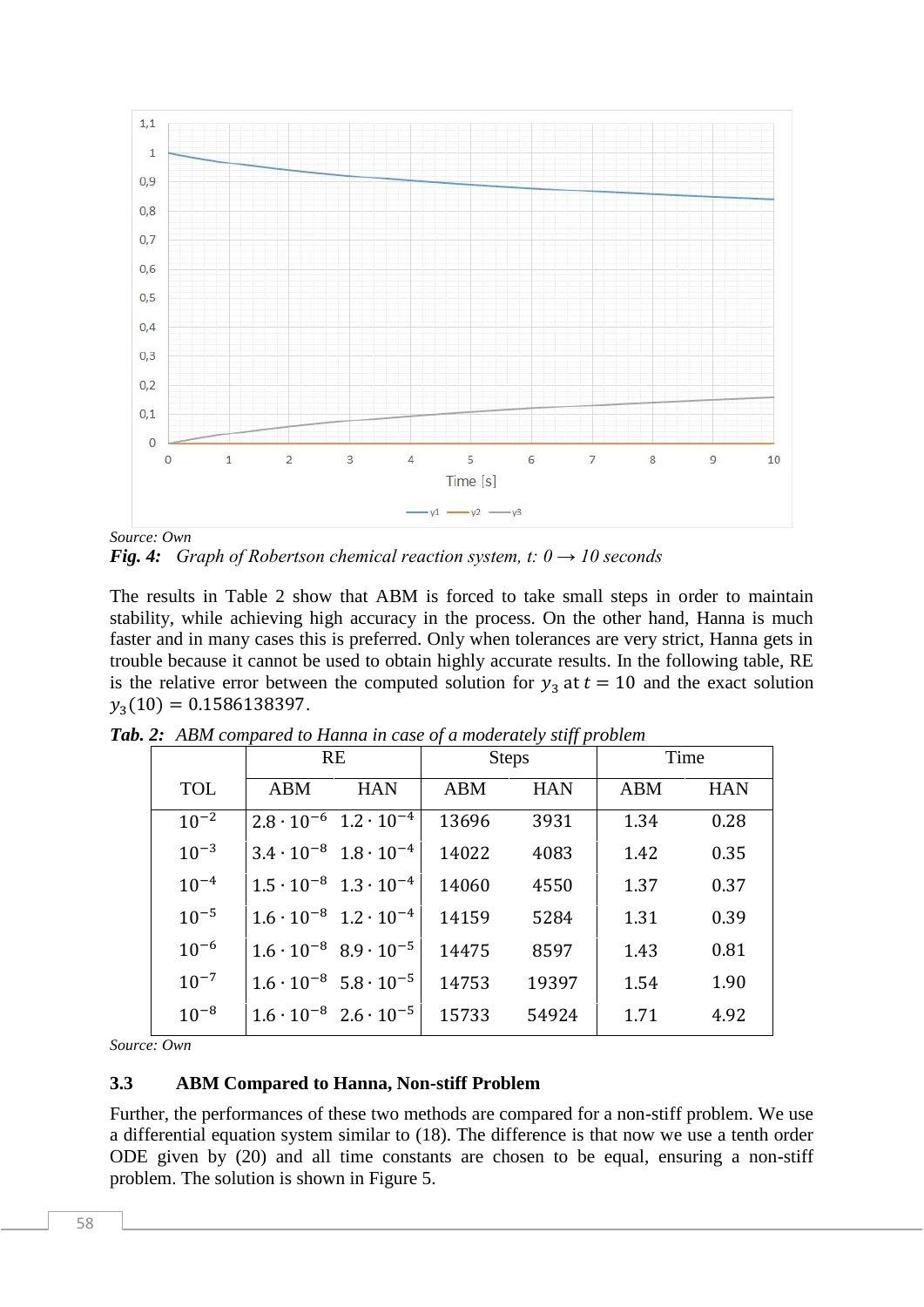$$
y'_{1} = \frac{1}{T}(u - y_{1}) \text{ with } y_{1}(0) = 0
$$
  

$$
y'_{2} = \frac{1}{T}(y_{1} - y_{2}) \text{ with } y_{2}(0) = 0
$$
  

$$
\vdots \tag{20}
$$

 $y'_{10} = \frac{1}{T}$  $\frac{1}{T}(y_9 - y_{10})$  with  $y_{10}(0) = 0$ 

 $t_0 = 0$  and  $t_{end} = 200$ 



*Source: Own Fig. 5: Graph of PT10*

Now the results in table 3 are very positive for ABM because this method is both faster and more accurate than the Hanna method. This can be explained by remembering that for a nonstiff problem, stability is not much of an issue. This means that an accurate method such as ABM can allow for taking bigger steps than a stable method such as Hanna, hence needing fewer steps and less time. In table 3, RE is defined as the relative error between the computed solution for  $y_{10}$  at  $t = 200$  and the exact solution  $y_{10}(200) = 0.9947057955$ .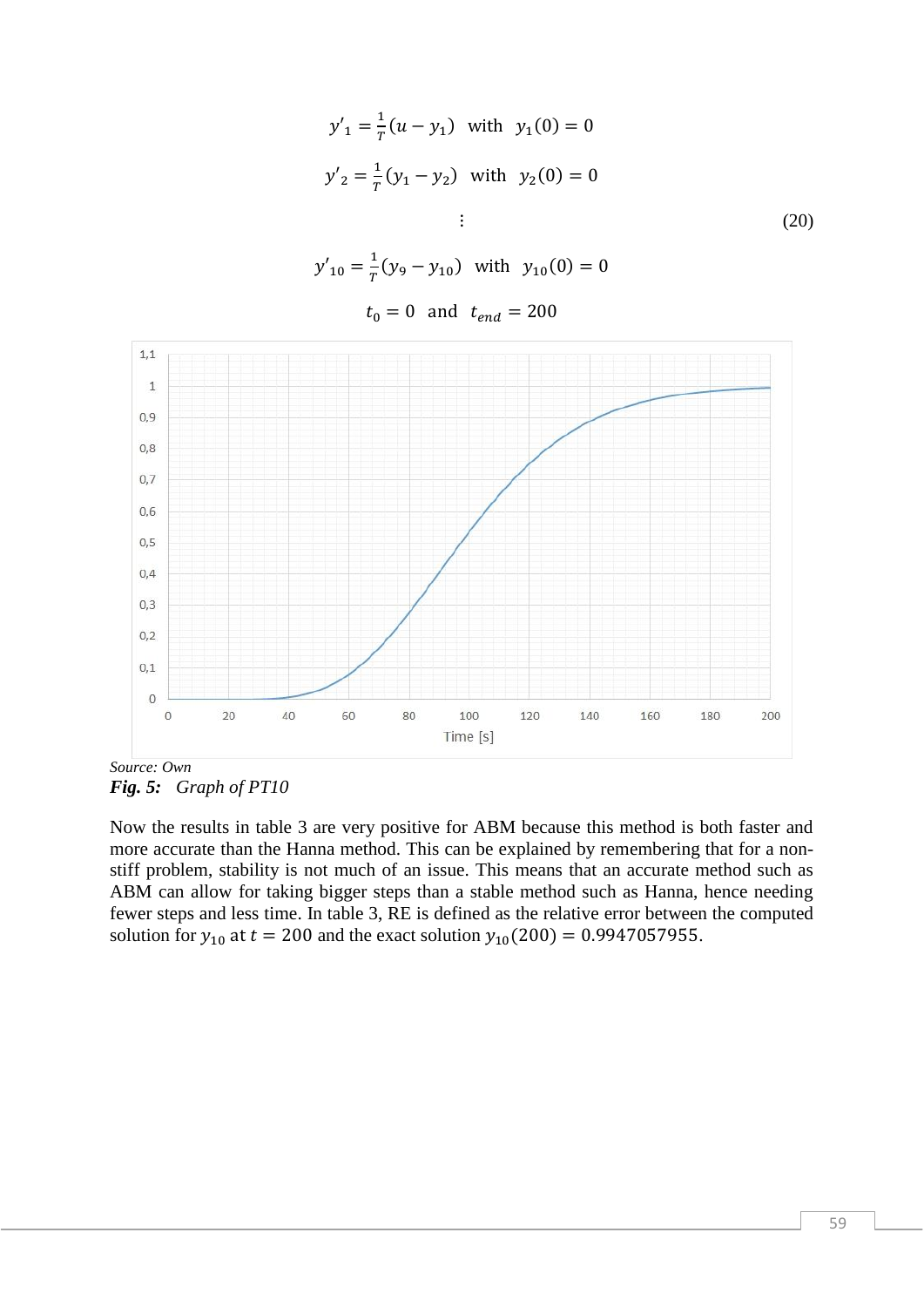|            |     | <b>RE</b>                               |            | <b>Steps</b> | Time |            |  |
|------------|-----|-----------------------------------------|------------|--------------|------|------------|--|
| <b>TOL</b> | ABM | <b>HAN</b>                              | <b>ABM</b> | <b>HAN</b>   | ABM  | <b>HAN</b> |  |
| $10^{-2}$  |     | $3.5 \cdot 10^{-3}$ $5.8 \cdot 10^{-3}$ | 1279       | 1621         | 0.12 | 0.17       |  |
| $10^{-3}$  |     | $3.8 \cdot 10^{-4}$ $3.0 \cdot 10^{-3}$ | 1623       | 2942         | 0.21 | 0.52       |  |
| $10^{-4}$  |     | $4.0 \cdot 10^{-5}$ $1.1 \cdot 10^{-3}$ | 2362       | 7120         | 0.39 | 1.46       |  |
| $10^{-5}$  |     | $4.0 \cdot 10^{-6}$ 3.8 $\cdot 10^{-4}$ | 3954       | 20326        | 0.82 | 4.41       |  |
| $10^{-6}$  |     | $4.2 \cdot 10^{-7}$ 1.2 $\cdot 10^{-4}$ | 7383       | 62087        | 1.68 | 14.39      |  |

*Tab. 3: ABM compared to Hanna in case of a non-stiff problem*

*Source: Own*

#### **Conclusion**

The goal of the assignment was to improve the simulation tool DynStar by adding another solver algorithm for differential equations. After literature research, we succeeded to develop formulas for a multistep method with a variable stepsize, namely the two-step Adams-Bashforth-Moulton predictor-corrector method as described by Krogh. The method has been tested and the following conclusions can be drawn. ABM is most effective when function evaluations are expensive and/or when the problem is non-stiff. On the other hand, when function evaluations are cheap, ABM still presents good, but not significantly better results than RK4. In the case of a stiff problem, the Hanna method is more efficient in terms of runtime; however, the ABM method gets more accurate results. Altogether, we can conclude that the ABM algorithm is a valuable addition to the DynStar software and that it will prove itself useful by solving many differential equations more accurately and/or more efficiently than the methods that have already been implemented.

#### **Literature**

- [1] ZILL, D. G.; WRIGHT, W. S.: *Advanced Engineering Mathematics, Fourth edition*, Jones & Bartlett Learning, Massachusetts, 2011, pp. 275–286.
- [2] HAIRER, E.; NORSETT, S. P.; WANNER, G.: *Solving Ordinary Differential Equations I: Nonstiff Problems, Second revised edition*, Springer, Berlin, 2008, pp. 357–360.
- [3] BUTCHER, J. C.: Numerical Methods for Ordinary Differential Equations in the  $20<sup>th</sup>$ Century, *Journal of Computational and Applied Mathematics*, 2000, Vol. 125, Issues 1– 2, pp. 1–29.
- [4] LÓPEZ, D. J.; ROMAY, J. G.: Implementing Adams Methods with Preassigned Stepsize Ratios, *Mathematical Problems in Engineering*, 2010, DOI: [10.1155/2010/765620](http://dx.doi.org/10.1155/2010/765620)
- [5] ASHOUR, S. S.; HANNA, O. T.: A New Very Simple Explicit Method for the Integration of Mildly Stiff Ordinary Differential Equations, *Computers and Chemical Engineering*, 1990, Vol. 14, Issue 3, pp. 267–272.

An Pletinckx; Dipl.-Ing. (FH) Daniel Fiß; Prof. Dr.-Ing. Alexander Kratzsch